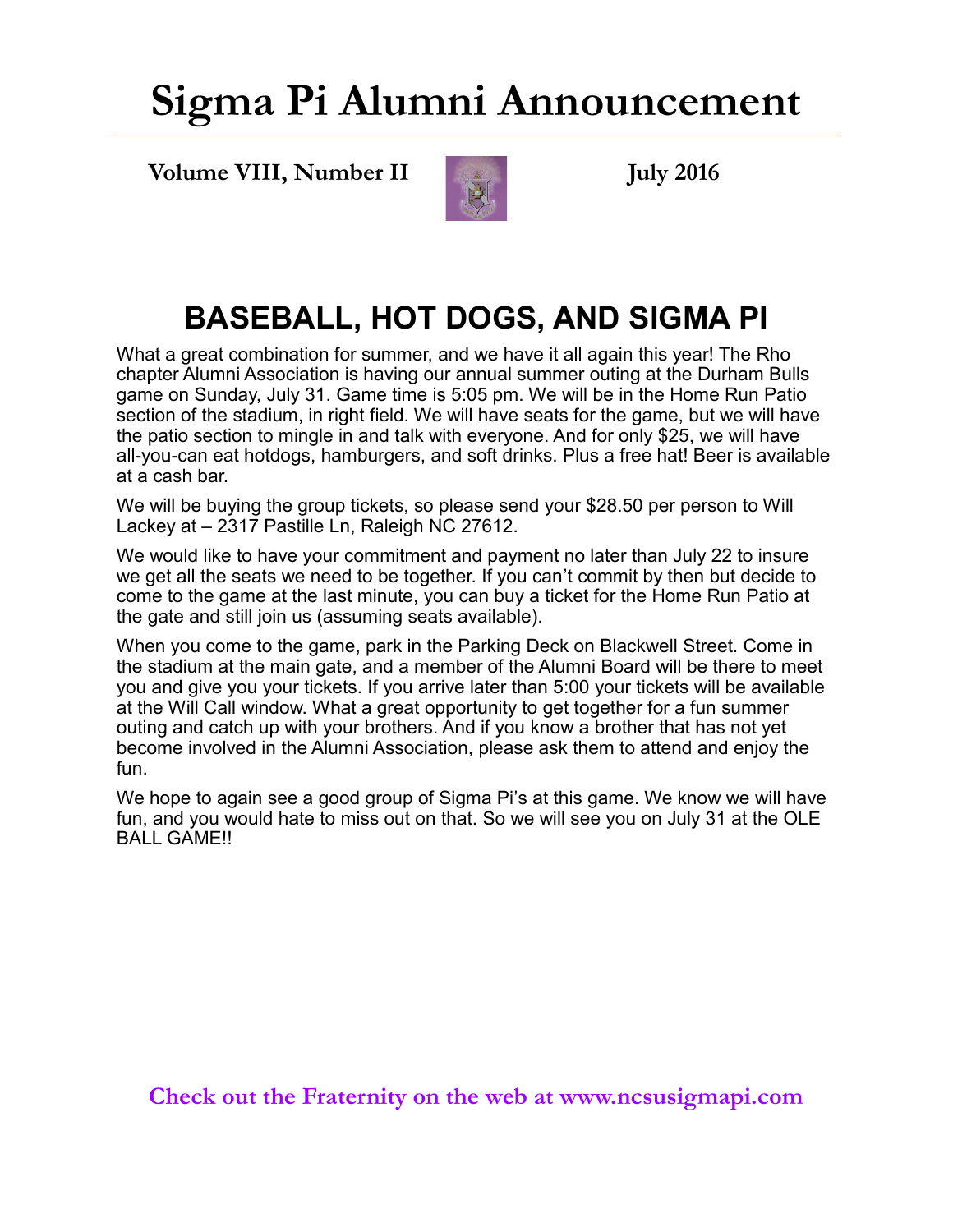# **President's Update \$50,000!!!!!!!**

I wanted to provide a brief update on the eye-catching title above…………..

Since not everyone was able to attend the Founders' Day Annual Meeting back in February, please allow me to recap the situation.

While still at our previous location on Hillsborough Street in May 2015, we were approaching the end of our second 3-yr lease, and had the option for two additional 3-yr extensions. The owner of the house had reached an agreement with a high-level developer to sell the property. The developer (a really good guy) did not want to wait 6 more years for us to vacate, nor did he want to try to force us out. So, he and I had several discussions about how we could find a win-win for both he and Sigma Pi. That deal ended up being struck at \$50,000, which would be made payable to us at time of his closing, if we agreed to not re-sign the lease.

In February 2016, I announced that we were coming down the home stretch, and we were only weeks away from the closing, all still on track for us to receive the payment. There were a few doubters in the crowd that this would actually come to fruition, but I am pleased to tell all Rho-Alumni that we did indeed receive the payment in March. This money has been put in a restricted fund that will go towards the purchase of our new house. The new house (if you haven't seen it, you need to), is a VERY NICE place. We are currently in a 5-yr lease, with an agreed upon purchase price of \$2m on or before July 2020. We will need approximately \$1m to entice a bank to finance the rest. After the sale of the property on Greek Way, some generous donations from that lot's investors, the \$50k described above…..we are some 20-25% of the way to that \$1m.

It's a really good time to be a part of Sigma Pi – Rho! Thank you for your future consideration in supporting this drive towards a new house, one that will serve as Sigma Pi's home for many, many years to come!

In the bond, Brent Brewbaker (Alumni President)

# **Chapter Director**

Gents,

My name is Johnny Curtis Ledford and I am writing you all to inform you that I have taken over as Chapter Director for Rho Chapter at NCSU. I stepped into the position at the beginning of the Spring 2016 semester and have the great challenge of filling the shoes of Brandon McPherson past Director. A quick note about myself, I started at NCSU in the Fall of 2005 and pledged Spring 06' when we still resided at Park Ave. I held multiple positions during the follow 5 ½ years including Second Counselor and Pledge Master. I studied Mechanical Engineering and took a job in 2011 with Belcan Engineering contracted to Caterpillar here in Sanford NC. I am currently engaged to be married this Oct to Rebecca Carolina Williams and we plan to be moving closer to Raleigh area. My goals for the next school year are to develop a Standards binder that will allow the actives an easier approach to meeting NC State and National Standards. I am also reviewing with the Chapter our FIPG guidelines which will allow us to safely participate in social functions. Finally I will participate in the IFC and NC State Greek Life review of the Greek system at NCSU, which will help further develop Greek Life on campus. Thank you all for this great opportunity.

ITB, Johnny C Ledford